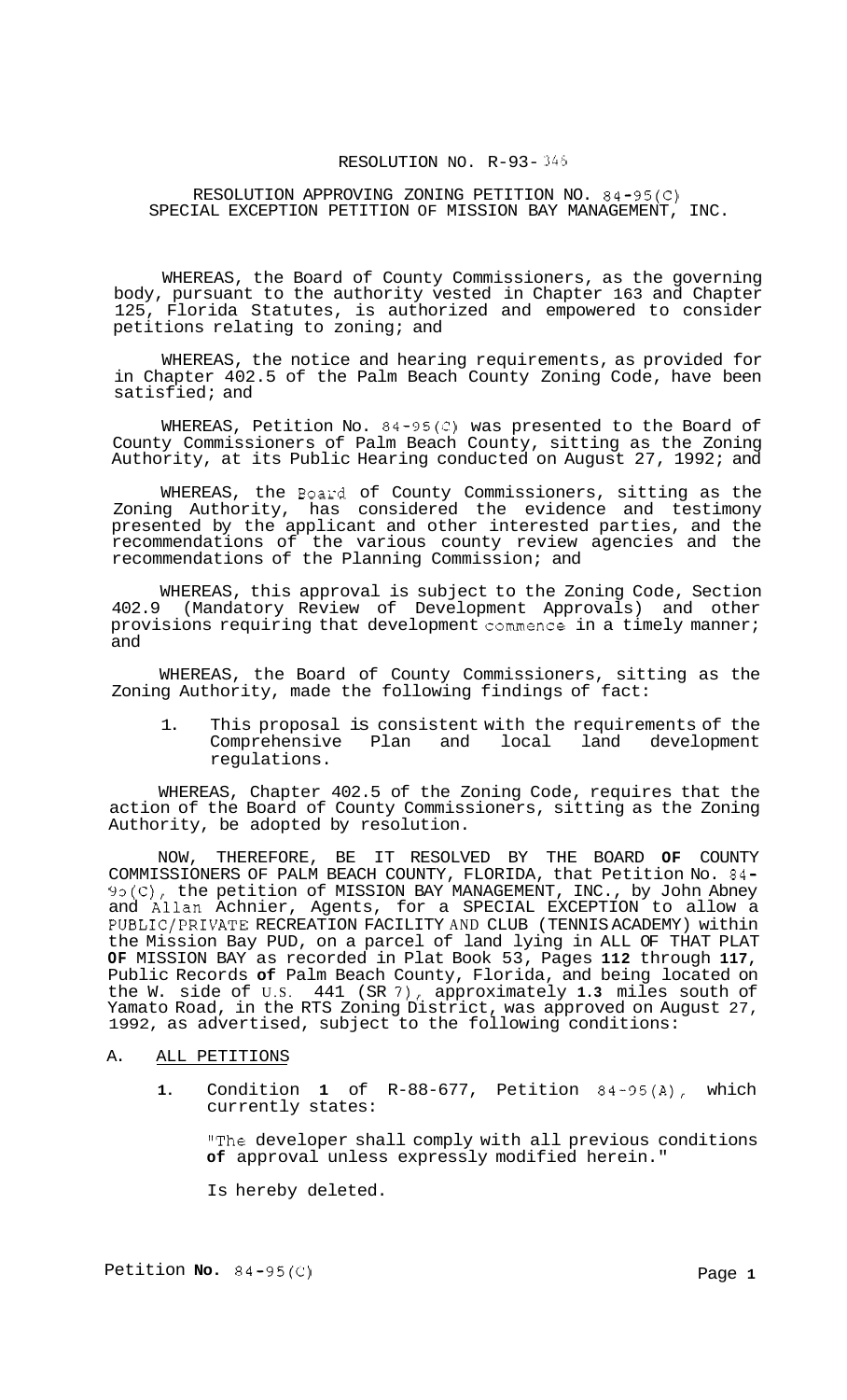**2.** Condition **1** of **R-89-1055,** Petition **84-95(B),** which currently states:

"The developer shall comply with all previous conditions of approval, unless expressly modified herein."

Is hereby amended to state:

"All previous conditions of approval applicable to the subject property have been consolidated as contained<br>herein. The petitioner shall comply with all previous The petitioner shall comply with all previous conditions of approval, including original deadlines for Zoning Code Section **402.9** compliance, unless expressly modified." (ZONING/MONITORING)

- *3.* Prior to master plan and site plan certification, the master plan and site plan for the Recreation Facility and Club shall be amended to indicate .compliance with all minimum property development regulations and land development requirements of Palm Beach County. (ZONING)
- **4.** Development of the site shall be limited to the uses and site design shown on the site plan approved by the Board **of** County Commissioners (Exhibit **124).** All modifications to the site plan, except as required by the conditions of approval, must be approved by the Board of County Commissioners at a public hearing conducted in accordance with the requirements of the Unified Land Development Code. No use or design changes to the site plan shall be permitted by any administrative review process.
- B. BUILDING AND SITE DESIGN
	- **1.** Condition **2 of R-89-1055,** Petition **84-95(B),** which currently states:

"The petitioner shall submit, simultaneously with the submittal of the application for Site Plan Review Committee, a mylar copy of Exhibit **No. 52** (Mission Bay/Loggers Run Buffer) .

Is hereby deleted.

- **2.** The minimum setback for all buildings **on** the Recreation Facility and Club parcel shall be one-hundred **(100)** feet. (BUILDING)
- *3.* Architectural character and treatment which is compatible and harmonious with abutting development shall be provided on all sides of the proposed buildings in the Recreation Facility and Club parcel. (BUILDING)
- **4.** All new air conditioning and mechanical equipment shall be screened from view on all sides in a manner consistent with the color and character of the principle structure. (BUILDING)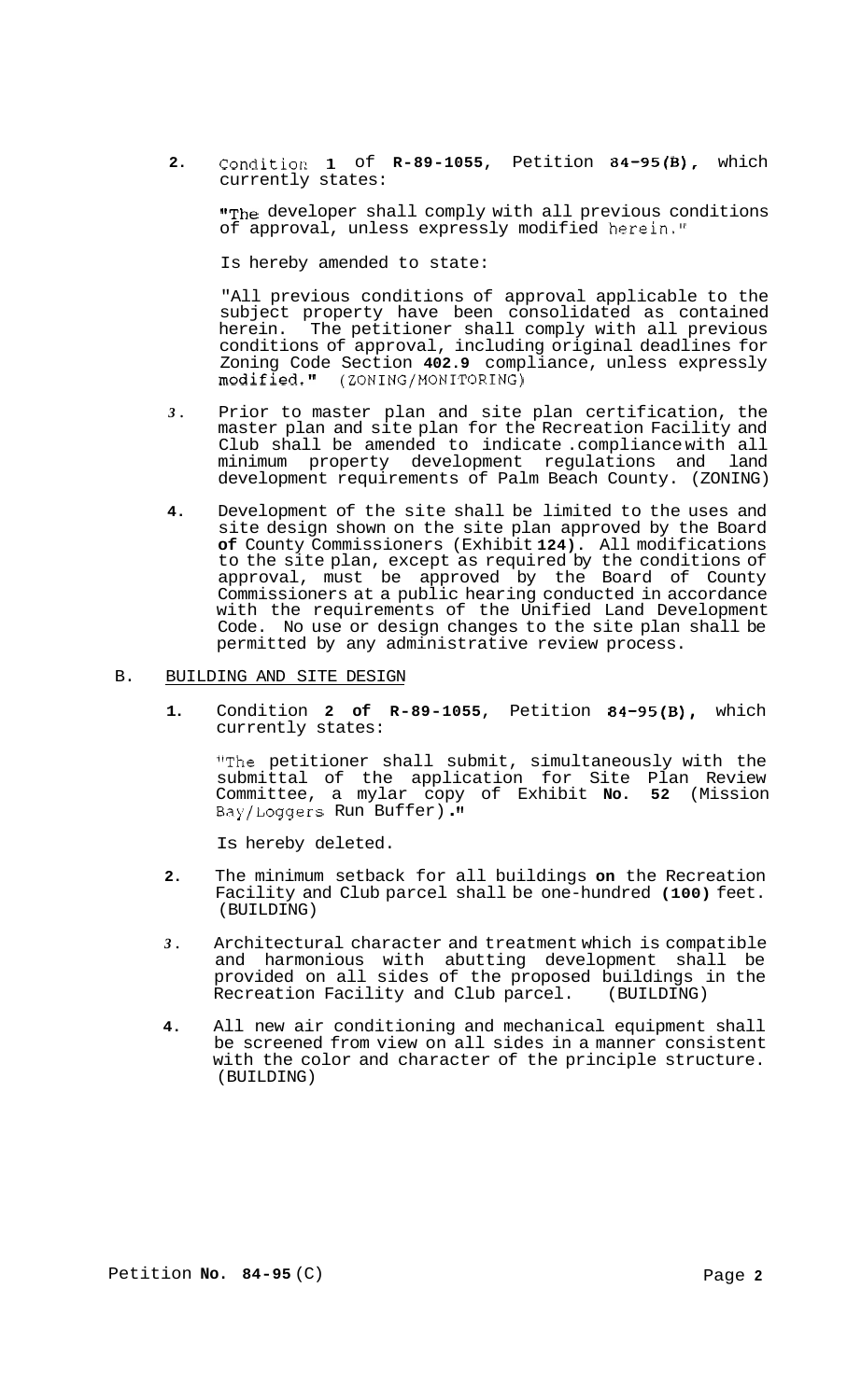# C. CONCURRENCY

1. The Certificate for Concurrency Exemption Extension, Case Number 0301001X1, shall be revised prior to application to the Development Review Committee for master plan and/or site plan certification in order to reflect the square footage and total number of dwelling units within the PUD.

## D. HEALTH

- 1. Utilities (sewer and water) shall be brought to the site property line. (Previously Condition 27 of R-85-1045, Petition 84-95.) (HEALTH)
- 2. Water service and sewer service are available to the property. Therefore, no potable well and/or on site sewage disposal system shall be permitted on the site. (HEALTH-Building)

## E. ENGINEERING

- 1. This development shall retain on site the first one inch<br>of the stormwater runoff per Palm Beach County the stormwater runoff per Palm Beach County Subdivision and Platting Ordinance 73-4, as amended. In addition, the developer shall provide legal positive outfall or receive a variance from this requirement. (Previously Condition 1 of R-85-1045, Petition 84-95.) (ENGINEERING)
- 2. The property owner shall convey the ultimate right-of-way for Cain Boulevard necessary to provide for an eighty (80) foot ultimate section. This right-of-way alignment shall be per the County Engineer's approval, within 90 days **of** adoption of the resolution by the Board of County Commissioners. Conveyance must be accepted by Palm Beach County prior to the issuance of the first building<br>permit. (Previously Condition 2 of R-85-1045, Petition permit. (Previously Condition 2 of R-85-1045, Petition<br>84-95.) (ENGINEERING) 84-95.) (ENGINEERING)
- 3. The property owner shall convey for the ultimate right-<br>of-way of the S.R. **7,** 240 feet west of the west right-of-<br>way line of the Lake Worth Drainage District E-1 Canal, within ninety (90) days of adoption of the resolution by the Board of County Commissioners; conveyance must be accepted by Palm Beach County prior to the issuance of the first building permit. (Previously Condition **3** of R-85-1045, Petition 84-95.)
- **4.** The property owner shall convey the ultimate right-of-way for Glades Road necessary to provide for a 120 feet ultimate section. This right-of-way alignment shall be per the County Engineer's approval within ninety (90) days of adoption **of** the resolution by the Board of County Commissioners; conveyance must be accepted by Palm Beach County prior to the issuance of the first building permiL. (rLeviously Condition **4** of R-85-1045, Petition 84-95.) (ENGINEERING)
- 5. The property owner shall convey from the subject property the ultimate right-of-way for the "Special Exception" at Glades Road and S.R. *7* per the County Engineer's approval. This right-of-way shall be conveyed within ninety (90) days of adoption **of** the resolution by the Board of County Commissioners and accepted by Palm Beach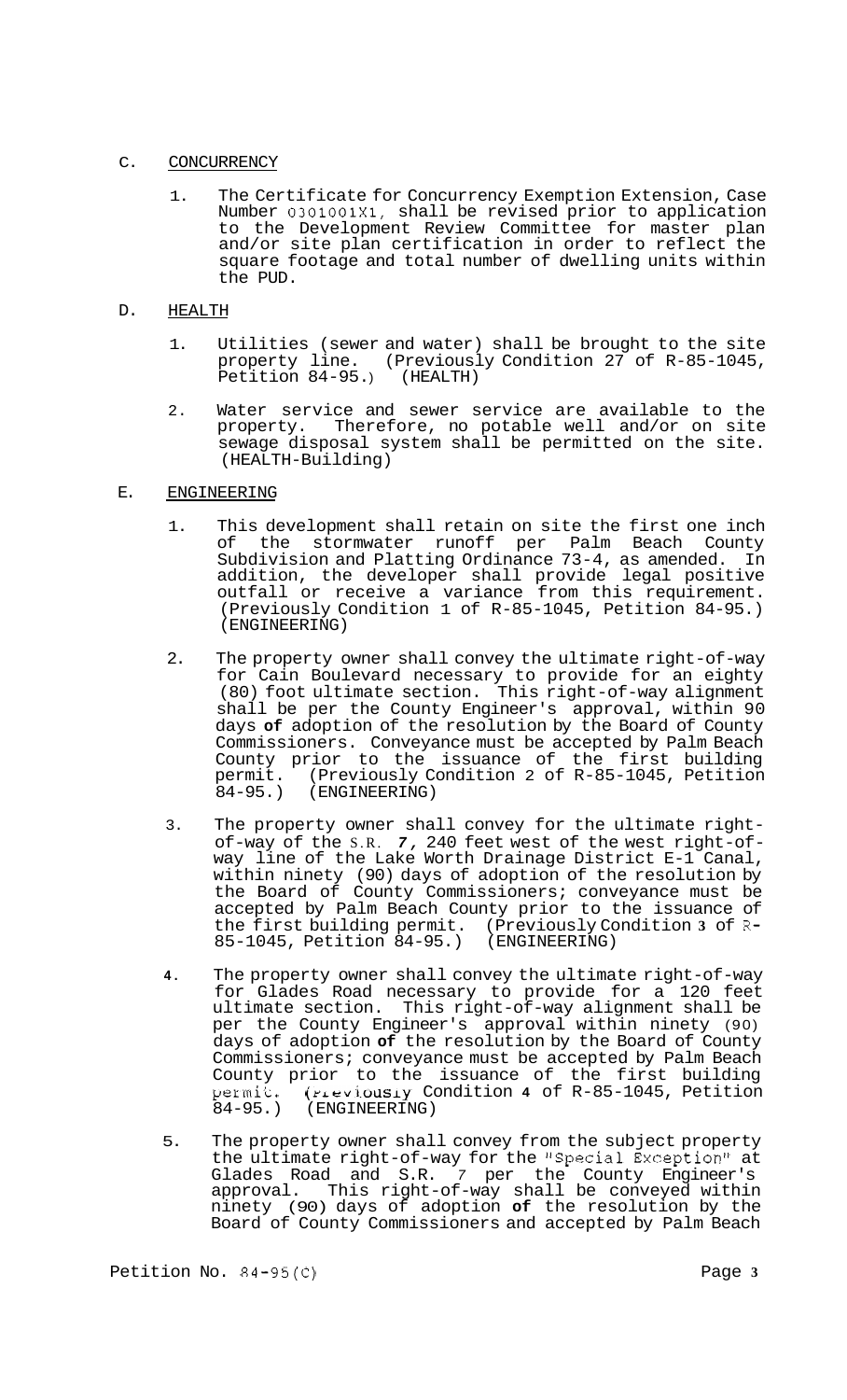County or prior to the issuance of a building permit. (Previously Condition 5 of R-85-1045, Petition 84-95.) (ENGINEERING)

- *6.* The petitioner shall provide the construction plans for S.R. 7 as a four-lane, median-divided section (expandable<br>to 6 lanes), compatible with the Department of 6 lanes), compatible with the Department Transportation typical section from Palmetto Park Road south to the Hillsboro Canal plus the appropriate tapers, per the County Engineer's approval. These plans shall be completed within six *(6)* months of approval date by the Board of County Commissioners or prior to the issuance of a Certificate of Occupancy, whichever first occurs. The cost of these plans shall not exceed \$100,000.00. (Previously Condition 7 of R-85-1045, Petition 84-95.) (ENGINEERING)
- 7. The developer shall construct Glades Road from S.R. 7 west to the project's west property line as a four-lane, median-divided section, per the County Engineer's approval. This construction shall be per the following phasing plan:

Phase 1 of this construction for Glades Road shall be a 4-lane median divided section from S.R. 7 to a point 200 feet west of Mission Bay Plaza entrance, plus the appropriate tapers, per the County Engineer's approval. The remainder of this section of roadway shall be constructed as a 2-lane section to the property's west property line. This construction shall be concurrent with the filing of each plat adjacent to Glades Road or when required by the County Engineer for paved continuity for Glades Road.

Phase 2 of this construction for Glades Road shall be an additional 2-lane section from the project's west property line east to a point 200 feet west of Mission Bay Plaza entrance, per the County Engineer's approval. This construction shall be completed within thirty-six **(36)** months after completion of Phase 1 construction for Glades Road. This construction shall be funded from impact fee monies collected within the impact fee zone, subject to approval by the Board of County Commissioners. The maximum amount of participation by Palm Beach County shall be \$250,000.00. (Previously Condition **13** of R-85- 1045, Petition 84-95.) (ENGINEERING)

- *8.* Construction at the intersection of Glades Road and Cain Boulevard at the time of construction of Glades Road:
	- a. Left turn lane, west approach.
	- **b.** Left turn lane, north approach.
	- c. Signalization when warranted as determined by the County Engineer. (Previously Condition 14 of R-85- 1045, Petition 84-55.) (ENGINEERING)
- 9. Construct at all of the project's entrances and Glades Road at the time **of** construction **of** Glades Road, left and right turn lanes, per the County Engineer's approval. (Previously Condition 15 **of** R-85-1045, Petition 84-95.) (ENGINEERING)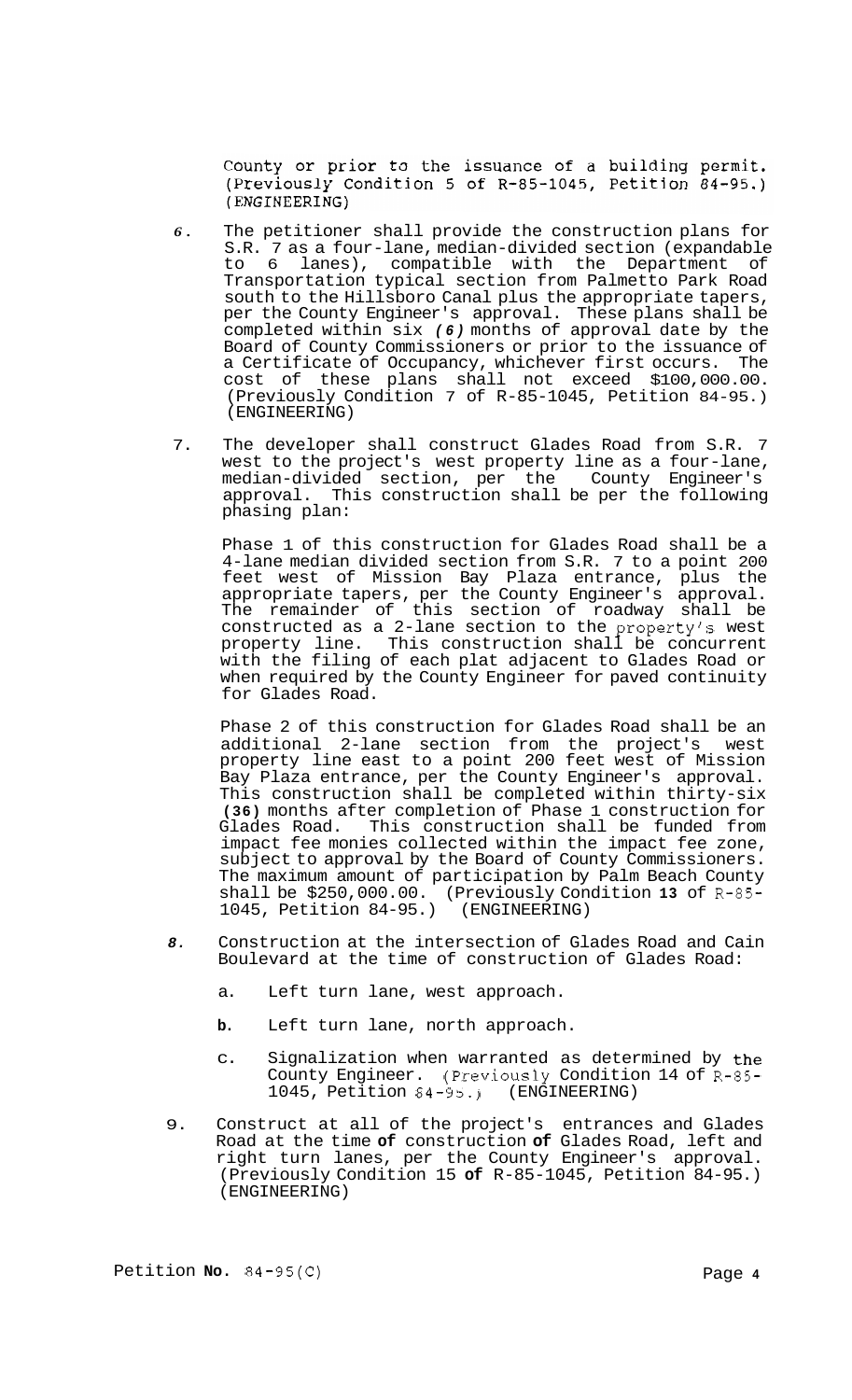- 10. The Master Plan shall be revised to include a minimum of 80 foot right-of-way collector for the southern interior spine road. (Previously Condition 17 of R-85-1045, Petition 84-95.) (ENGINEERING)
- 11. Construct at both of the project's entrances onto Cain Boulevard at the time **of** construction of Cain Boulevard:
	- a. Left turn lane, north approach.
	- b. Right turn lane, south approach. (Previously Condition 18 of R-85-1045, Petition 84-95.) (ENGINEERING)
- 12. The petitioner shall provide Palm Beach County with a road drainage easement through this project's internal lake system for the road drainage of Cain Boulevard, Glades Road and S.R. 7. This drainage easement shall be subject to all governmental agency requirements. (Previously Condition 19 of R-85-1045, Petition 84-95.) (ENGINEERING)
- 13. The construction of S.R. 7 and Glades Road as outlined in Conditions 7,8,9,10 and 16 shall be credited toward the Fair Share Impact Fee in the amount and manner required by the Fair Share Contribution for Road Improvements Ordinance as it presently exists or as it may from time to time be amended. This credit shall be based upon a Certified Cost Estimate by the Developer's Engineer, subject to review by the County Engineer in an amount equivalent to the road construction for S.R. 7 and Glades Road as outlined in condition numbers  $7,8,9,10$  and 16 within ninety (90) days of adoption of the resolution by the Board **of** County Commissioners. (Previously Condition 20 of R-85-1045, Petition 84-95.) (ENGINEERING)
- 14. Petitioner shall provide primary and secondary access to the site from adjacent roadways, (curb cuts and proper left and right turning lanes) in accordance with County Engineer guidelines. (Previously Condition 26 of R-85- 1045, Petition 84-95.) (ENGINEERING)
- 15. Based on traffic impacts and total traffic projected in the impact area, the project development shall be limited to the following phases:

#### RESIDENTIAL

| Number of Months<br>After the Resolution<br>Date by the Board of<br>County Commissioners:                                                   | Maximum Number<br>of Building<br>Permits: | Cumulative<br>Total of<br>Building<br>Permits: |
|---------------------------------------------------------------------------------------------------------------------------------------------|-------------------------------------------|------------------------------------------------|
| 12<br>12.<br>24<br>$\sim$<br>24<br>36<br>$\alpha=1/2$<br>36<br>48<br>$\qquad \qquad$<br>48<br>60<br>$\mathcal{L} = \mathcal{L}$<br>72<br>60 | O<br>250<br>350<br>300<br>300<br>336      | O<br>250<br>600<br>900<br>1200<br>1536         |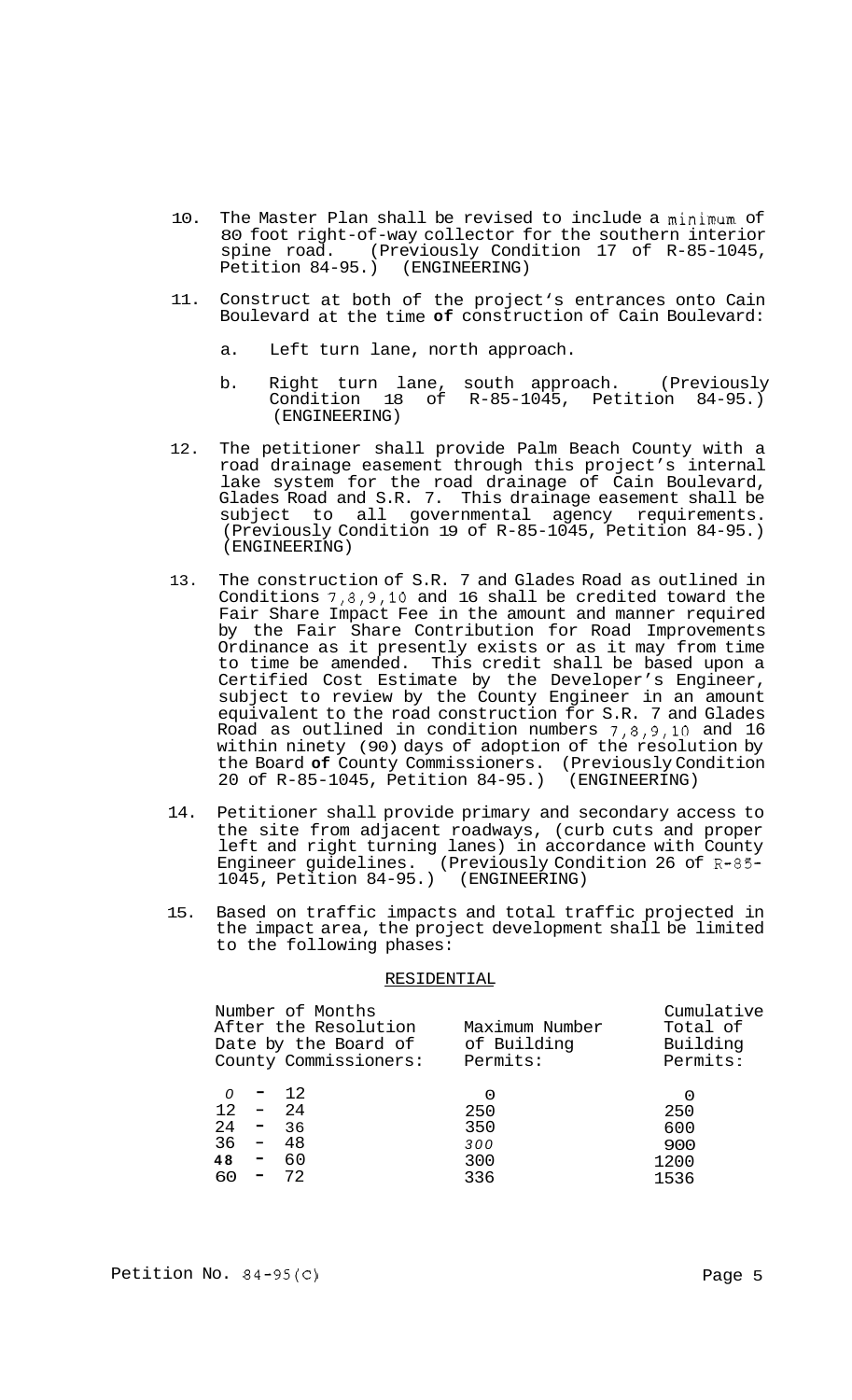#### **OFFICE**

| Number of Months<br>After the Resolution<br>Date by the Board of<br>County Commissioners:                           | Maximum Trip<br>Generation<br>(per day) | Cumulative<br>Trip<br>Generation<br>$(\text{per day})$ |
|---------------------------------------------------------------------------------------------------------------------|-----------------------------------------|--------------------------------------------------------|
| 12<br>ш<br>12<br>24<br>$\blacksquare$<br>24<br>36<br>$\blacksquare$<br>36<br>48<br>$\qquad \qquad$<br>48<br>60<br>- | 1000<br>1000<br>900                     | 1000<br>2000<br>2900"                                  |

- \*NOTE : Traffic generation characteristics shall be determined by the standard methods used in Palm Beach County for buildings, or portions of buildings, certified for occupancy. (Previously Condition 2 of R-88-677, Petition 84-95 (A) ) . (ENGINEERING)
- 16. The petitioner shall provide the construction plans for Glades Road as a six-lane, median-divided facility from Powerline/Jog Road to just East **of** the Florida Turnpike entrance, plus the appropriate tapers, per the County Engineer's approval. These plans shall be completed within 18 months of the resolution date by the Board of County Commissioners. The cost of these plans shall not exceed **\$100,000.00.** (Previously Condition **3** of R-88-677, Petition 84-95(A)) (ENGINEERING)
- 17. The additional right-of-way for S.R. 7, as determined by the Florida Department of Transportation, from Palmetto Park Road to the Hillsboro Canal with the appropriate tapers which will be required for the road construction tapers which will be required for the road construction<br>for S.R. 7, shall be acquired by Palm Beach County at the developer's expense. (Previously Condition 4 of R-88- 677, Petition 84-95(A)). (ENGINEERING)
- 18. The developer shall construct S.R. 7 as a four-lane divided section from Palmetto Park Road South to the Hillsboro Canal, plus the appropriate tapers, per County Engineer's approval. The construction shall include an asphalt overlay of the two existing lanes on **S.R.** 7, if required by the County Engineer. This construction shall be completed and accepted by the Florida Department of Transportation within nine (9) months of Palm Beach County's acquisition of the right-of-way described in Condition No. 9." (Previously Condition 5 of R-88-677,<br>Petition 84-95(A)). (ENGINEERING) Petition  $84-95(A)$ ).
- 19. The developer shall construct at the intersection of Glades Road and S.R. 7 concurrent with the four-laning of S.R. 7 fronting this parcel:
	- a. Right turn lane, south and west approach.
	- b. Dual left turn lanes all approaches.
	- c. Right turn lane, north approach.
	- d. Right turn lane, east approach. (Previously Condition *6* of R-88-677, Petition 84-95(A)). (ENGINEERING)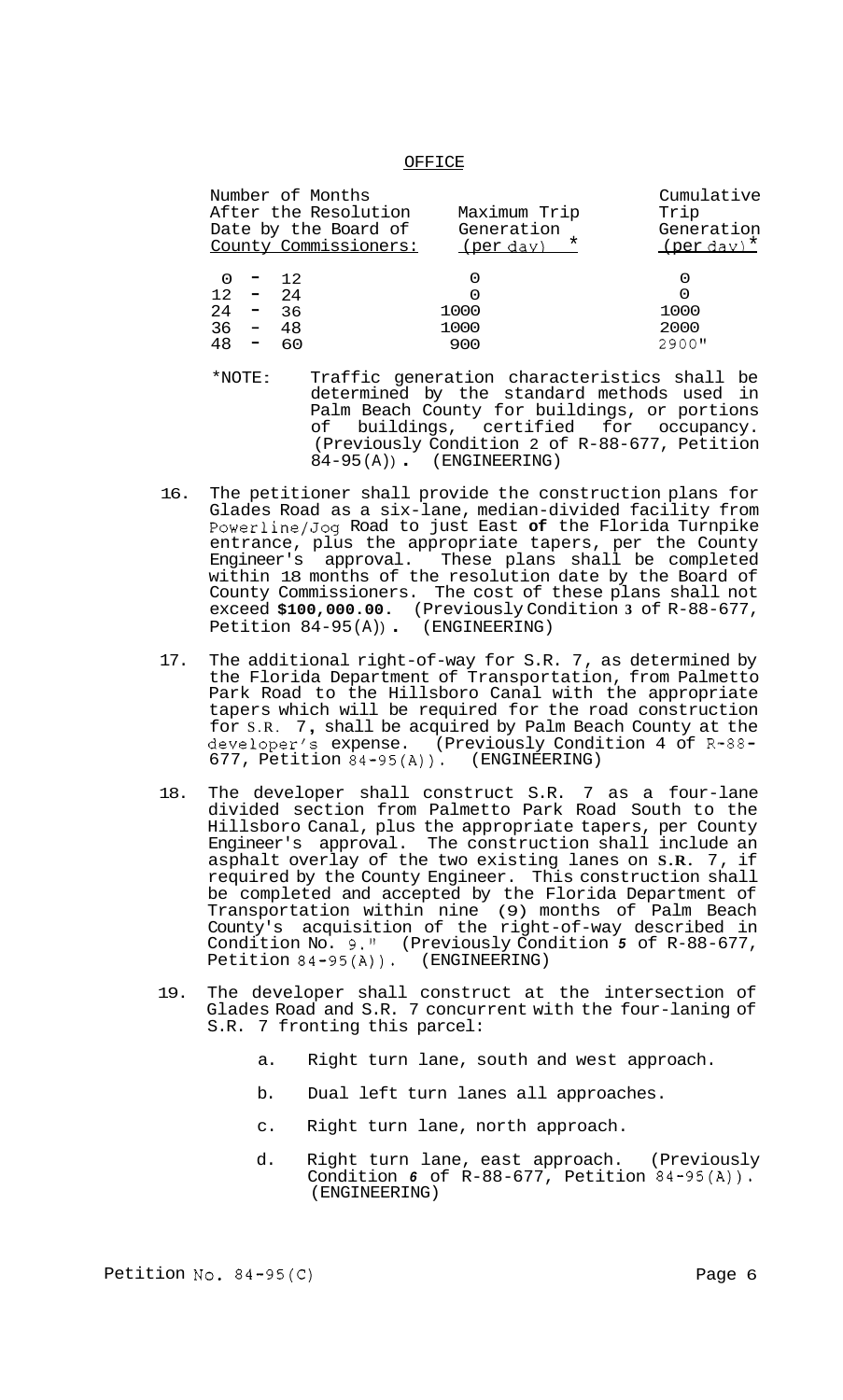- 20. The developer shall construct Glades Road as a six-lane median divided section from Powerline/Jog Road to just East of the Florida Turnpike entrance in conjunction with the construction of the Florida Turnpike interchange. In addition, the developer shall provide a cash contribution to the Florida Department of Transportation for this construction of the Florida Turnpike overpass expansion. The total commitment by the Developer for plan preparation (as noted in Condition No. 8) construction, and Florida Department of Transportation contribution shall not exceed \$1,000,000.00." (Previously Condition 7 of R-88-677, Petition 84-95(A)). (ENGINEERING)
- 21. If any of the improvements listed above are completed by others prior to the date required by this petition, then the developer will be relieved of all o:r part of the respective improvement project. Palm Beach County shall make available other existing developer commitments which are earmarked for the construction of Glades Road from Jog/Powerline Road to Boca Rio Road to this developer prior to the same being constructed. another entity constructs S.R. 7 from Hillsboro Canal to Palmetto Park Road (or) Glades Road from Jog/Powerline Road to Boca Rio Road, this Developer shall make a contribution in either cash or construction costs in a total amount not less than **\$1,111,130.00.** Note: It is the intent of the Office of the County Engineer that Palmetto Park Road will be constructed as a 6-lane median divided section from west of the Florida Turnpike to 1-95 at the time of construction for its present.ly budgeted 4 lane median-divided section. This could be accomplished providedthat the Board of County Commissioners approves, with the use of the Impact Fees, Monies or other developer commitments which may be granted zoning approvals. (Previously Condition 8 **of** R-88-677, Petition 84-95 **(A)** ) . (ENGINEERING)
- 22. The developer shall construct Cain Boulevard from the project's north property line south to Glades Road within the planned unit development at the time **of** the filing of the adjacent plats or when required by the County Engineer for the continuity for Cain Boulevard and shall be completed prior to February **1,** 1989 or in conjunction with the park<sup>7</sup>s access road. (Previously Condition 8 of R-89-1055, Petition 84-95(B)). (ENGINEERING)
- **23.** The Developer shall plat the subject property in accordance with provisions of Article 8, Subdivision, Platting and Required Improvements of the ULDC. The platting **of** this property may be phased in accordance with a phasing plan acceptable to the office of the County Engineer. A phase should not be larger than what would reasonably be expected to be completed within the time frame of the posted surety. (ENGINEERING)

## F. IRRIGATION QUALITY WATER

**1.** When irrigation quality water **is** available within 500 feet of the property, the petitioner shall connect to the system subject to permitting and/or requirements of the Florida Department **of** Environmental Regulations and/or the South Florida Water Management District. The cost for connection shall be borne by the property owner. (UTILITIES)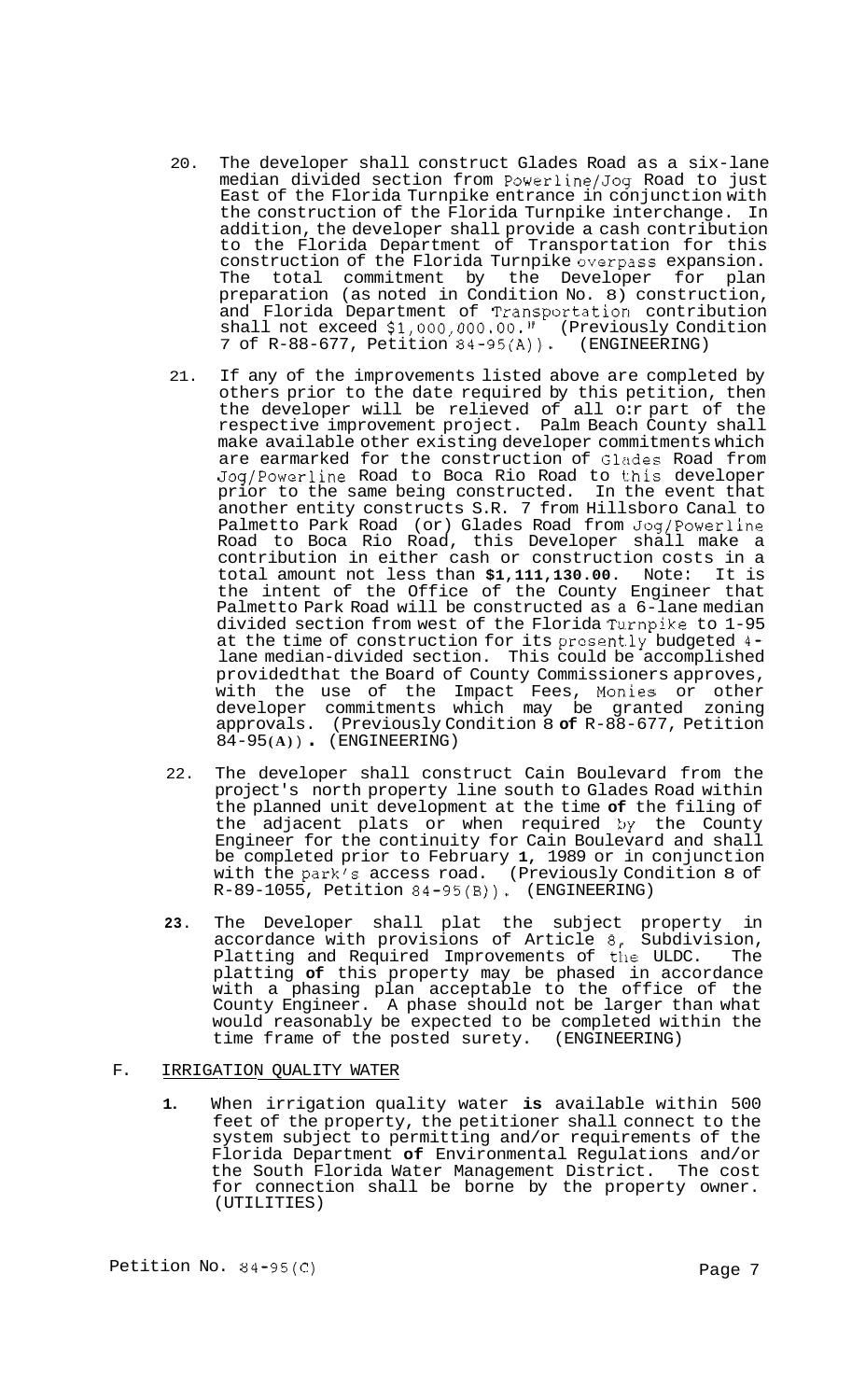#### G. LANDSCAPING - GENERAL

- **1.** Prior to site plan certification, the petitioner shall revise the landscape tabular data on the site plan for the Recreation Facility and Club parcel to reflect conformance to minimum Landscape Code requirements and all landscape conditions of approval. (ZONING)
- 2. All required trees in the landscape buffer strips for the Recreation Facility and Club parcel shall meet the following minimum standards at installation:
	- a. Tree height: fourteen **(14)** feet.
	- b. Trunk diameter: 3.5 inches measured **4.5** feet above grade.
	- c. Canopy diameter: seven (7) feet. Diameter shall be determine6 by the average canopy radius at *3*  points measured from the trunk to the outermost branch tip. Each radius shall measure at least *3.5*  feet in length.

# H. LANDSCAPING - INTERIOR (TENNIS ACADEMY)

- **1.** No more than four **(4)** tennis courts shall be contiguous. A minimum fifteen **(15)** foot landscape strip shall separate all tennis court groups. The required landscape strips shall at a minimum include:
	- a. One **(1)** 'native canopy tree planted every twenty (20) feet on center.
	- b. Five (5) thirty **(30)** inch high shrub **or** hedge material for each required canopy tree. (ZONING)
- I. LANDSCAPING ALONG THE NORTH PROPERTY LINE **OF** THE RECREATION FACILITY AND CLUB PARCEL (TENNIS ACADEMY)
	- **1.** Landscaping and buffering along the north property line of the Recreation Facility and Club parcel shall be upgraded to include:
		- a. A minimum ten **(10)** foot wide landscape buffer strip.
		- b. One **(1)** native canopy tree planted every twenty (20) feet on center.
		- c. Thirty **(30)** inch high shrub or hedge material spaced no more than twenty four (24) inches on center at installation, to be maintained at a minimum height of thirty-six *(36)* inches. (ZONING)

## **J.** LANDSCAPiNG ALONG Irlc suU'i'H PROPERTY LINE OF THE RECREATION FACILITY AND CLUB PARCEL (TENNIS ACADEMY)

**1.** Landscaping within the required twenty-five *(25)* foot landscape buffer along the south property line of the Recreation Facility and Club parcel shall be upgraded to include: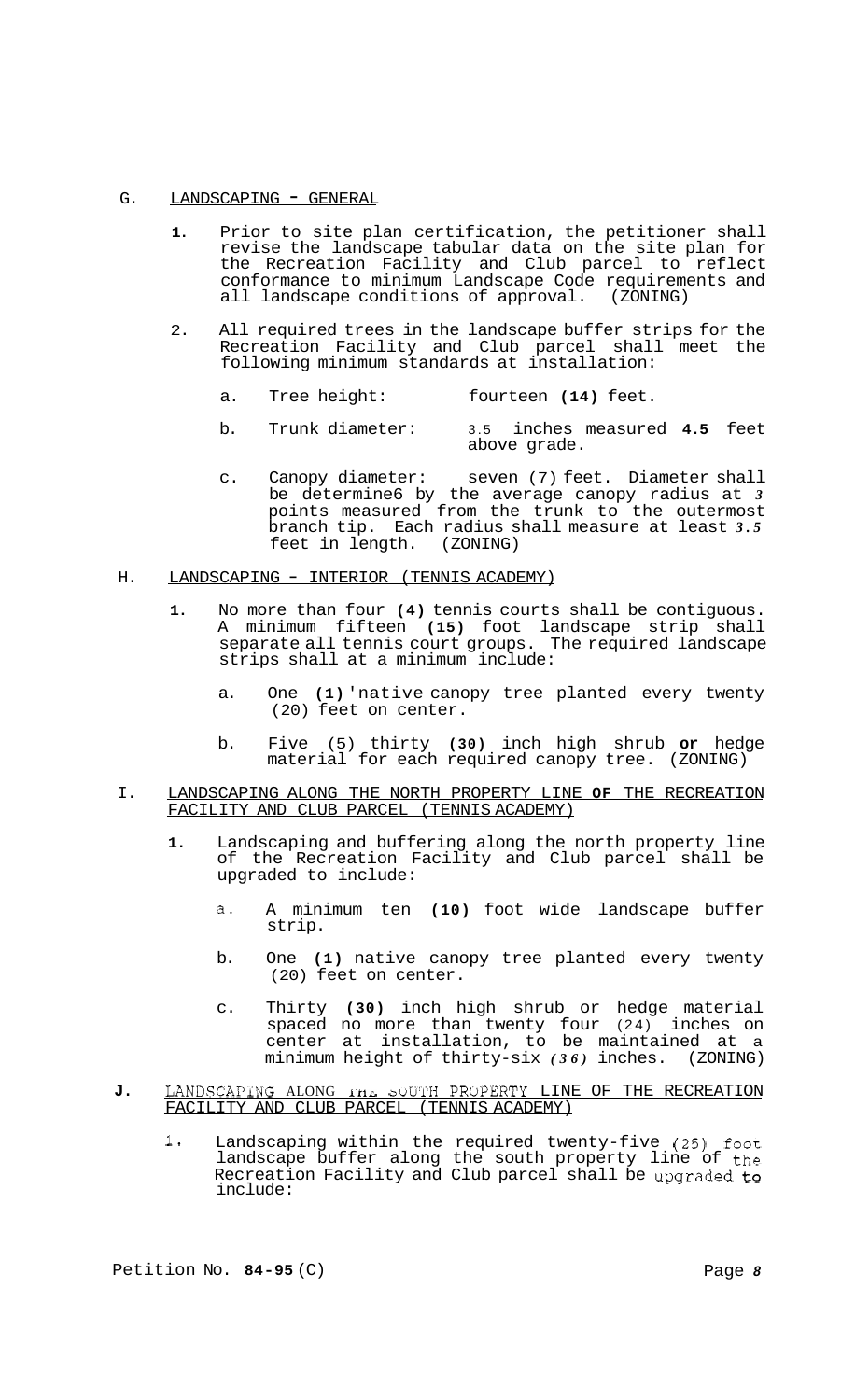- a. An eight (8) foot high opaque concrete wall setback ten **(10)** foot from the property line. The exterior side of the wall shall be given a finished architectural treatment which is compatible and harmonious with abutting development. (ZONING)
- 2. The following landscaping requirements shall be installed on the exterior side of the required wall:
	- a. One **(1)** native canopy tree planted every twenty (20) feet on center.
	- b. Thirty (30) inch high shrub or hedge material spaced no more than twenty four (24) inches on center at installation, to be maintained at a minimum height of forty-eight (48) inches. (ZONING)
- *3.* Along the interior side of the required wall, the property owner shall install twenty-four (24) inch high shrub or hedge material spaced no more than twenty four (24) inches on center, to be maintained at a minimum height of thirty-six *(36)* inches. (ZONING)
- K. LANDSCAPING ALONG THE EAST PROPERTY LINE **OF** THE RECREATION FACILITY AND CLUB PARCEL (TENNIS ACADEMY)
	- **1.**  Landscaping along the east property line of the Recreation Facility and Club parcel (tennis academy) shall be upgraded to include:
		- a. A minimum twenty-five (25) foot wide landscape buffer strip.
		- b. A six *(6)* foot high opaque concrete wall setback ten **(10)** foot from the property line. The exterior side of the wall shall be given a finished architectural treatment which is compatible and harmonious with abutting development. The wall shall include a minimum **of** one **(1)** pedestrian accessway between the residential areas to the east and the tennis academy.(ZONING)
	- 2. The following landscaping requirements shall be installed on the exterior side of the required wall:
		- a. One **(1)** native canopy tree planted every twenty (20) feet on center.
		- b. Thirty **(30)** inch high shrub or hedge material spaced no more than twenty four (24) inches on center at installation, to be maintained at a minimum height of forty-eight (48) inches. (ZONING)
	- *3.*  Along the interior side of the required wall, the property owner shall install twenty-four (24) inch high shrub or hedge material spaced no more than twenty four (24) inches on center, to be maintained at a minimum height of thirty-six *(36)* inches. (ZONING)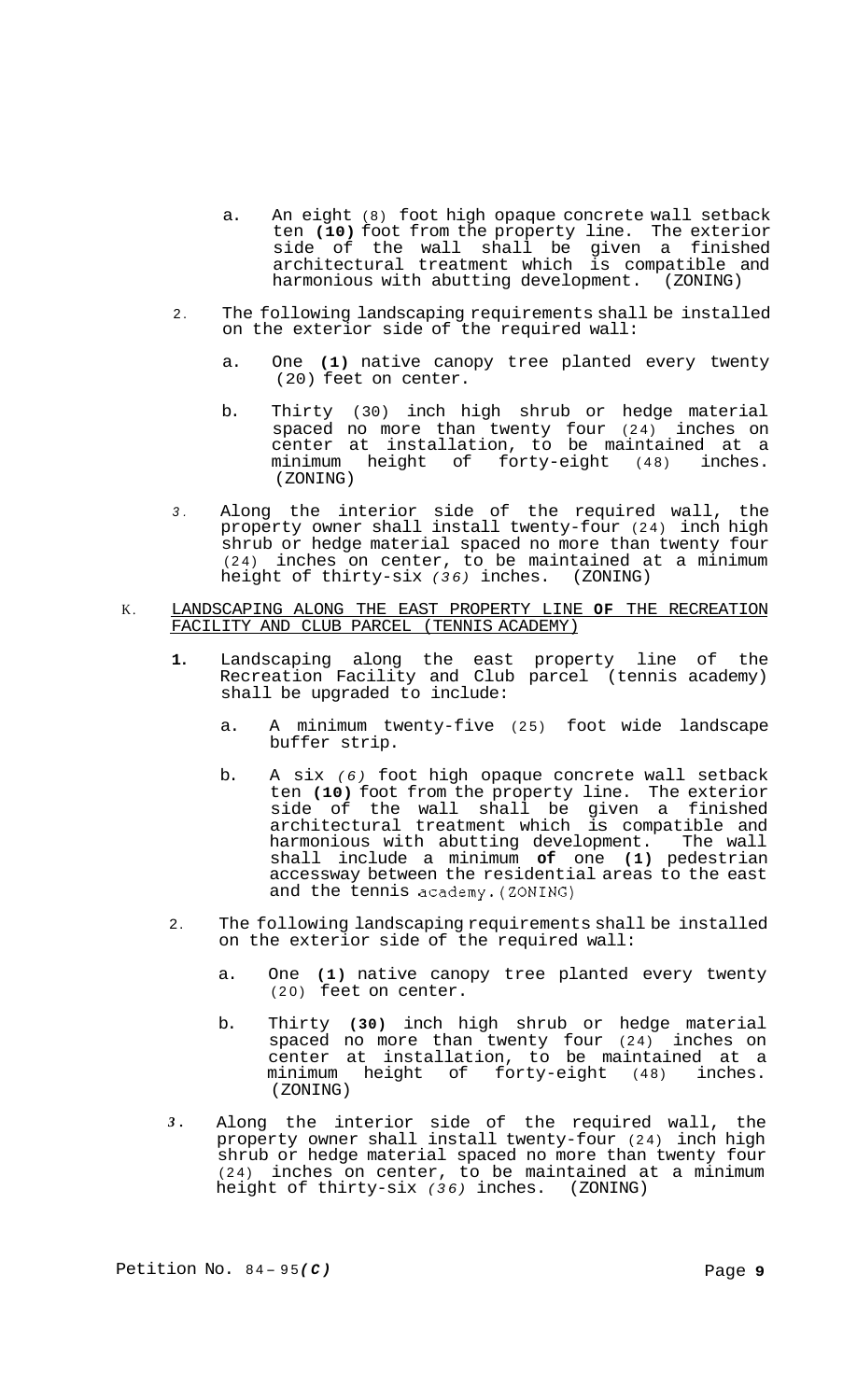## L. LANDSCAPING ALONG THE WEST PROPERTY LINE **OF** THE RECREATION FACILITY AND CLUB PARCEL (TENNIS ACADEMY)

- 1. Landscaping and buffering along the west property line of the Recreation Facility and Club parcel shall be upgraded to include:
	- a. A minimum five (5) foot wide landscape buffer strip.
	- b. One (1) native canopy tree planted every twenty (20) feet on center.
	- *c.* Thirty **(30)** inch high shrub or hedge material spaced no more than twenty four (24) inches on center at installation, to be maintained at a minimum height of thirty-six *(36)* inches. (ZONING)

### M. LANDSCAPING ALONG THE WESTERN PROPERTY LINE **OF** THE PLANNED UNIT DEVELOPMENT

- 1. Mission Bay Development Company, Inc. agrees to maintain the row of pine trees located in the right-of-way of the north/south canal running contiguous to the western property line of the Mission Bay Planned Unit Development and forming the eastern property line **of** the Loggers Run Planned Unit Development until such time that it may be removed by the Home Owner's Association. Mission Bay Development Company, Inc. agrees to plant additional natural vegetation in any gaps in said row of pine trees for the purpose or providing a continuous pine tree visual buffer between the improvements constructed within the Loggers Run Planned Unit Development and to be constructed within the Mission Bay Planned Unit Development. (Previously Condition 5 of R-89-1055, Petition 84-95(B)). (ZONING/ENGINEERING)
- 2. Mission Bay Development Company, Inc. agrees to construct a landscape berm system within twenty-five (25) feet **of**  the Planned Unit Development buffer along the west property line of the Mission Bay Planned Unit Development for the purpose of providing a continuous landscape berm system between the residences to be constructed within the Mission Bay Planned Unit Development. In addition to the foregoing, the developer of parcel "I" shall install within the portion of the twenty-f ive (25) buffer on the western property line of parcel "I" the following:
	- a. A six (6) foot high opaque fence; and,
	- b. A typical lot buffer planting as represented by Exhibit 52.

The **six** *(6)* foot high opaque fence shall **De** installed prior **to** the construction of homes. The typical lot buffer planting shall be installed prior to the issuance *of* Certificate of Occupancy for each home. (Previously Condition *6* **of** R-89-1055, Petition 84-95(B)). (ZONING)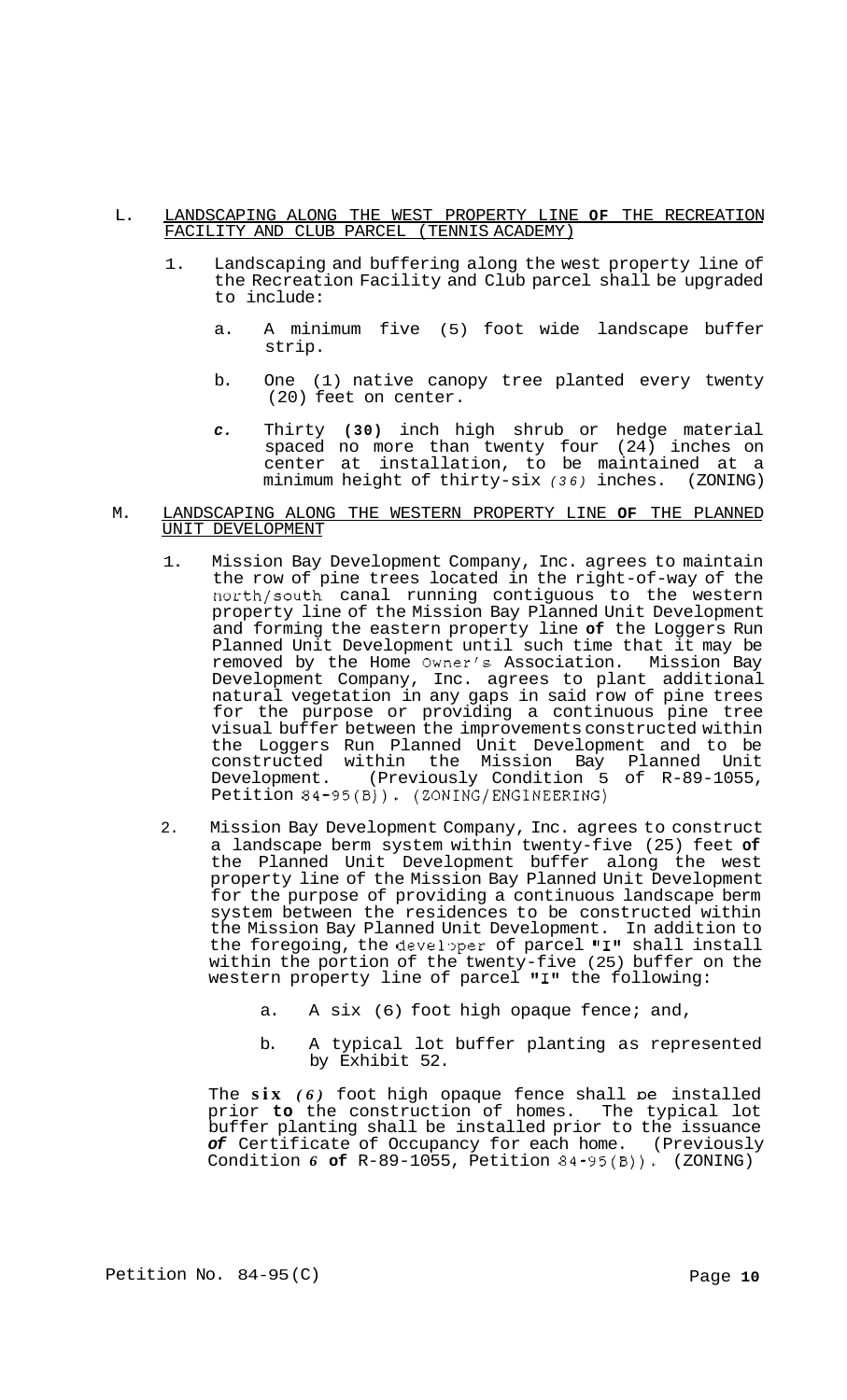- **3.** All prohibited plant species within the twenty-five (25) foot buffer along the western portion of Mission Bay Planned Unit Development shall be eradicated. This eradication program shall not commence until the construction of the required landscape berm has begun. (Previously Condition 7 of R-89-1055, Petition  $84-95(\overline{B})$ ). (ZONING)
- 4. All building plans for parcel "I", submitted to the Building Department for permitting, shall contain landscape plans for that portion of the twenty-five (25) foot buffer abutting or within the lot. The landscape plan shall reflect the intent of Exhibit No. 52, as found in the Zoning Petition file. (Previously Condition 3 of R-89-1055, Petition 84-95(B)). (BUILDING/ZONING)

## N. LEGAL

1. Exact copies of the master plan and related graphics as presented at the Board of County Commissioner's public hearing shall be submitted to the Zoning Division and made part of the official file. (Previously Condition 39 of R-85-1045, Petition 84-95). (ZONING/COUNTY ATTORNEY)

#### *0.*  **LIGHTING**

- 1. All outdoor lighting used to illuminate the premises and identification signs of the Recreation Facility and Club parcel shall be of low intensity, shielded and directed down and away from adjacent properties and streets. (CODE ENFORCEMENT)
- *2.* All lighting fixtures within the Recreation Facility and Club Parcel (tennis academy) shall not exceed thirty-five (35) feet in height measured from finished grade. lighting fixtures shall be constructed to reduce by a minimum of 95% the amount of off-field spill and glare emitted onto abutting residential parcels and/or developments measured at the property line of the recreation and facility club parcel. (BUILDING)
- *3.* All outdoor lighting within the Recreation Facility and Club parcel shall be extinguished no later than 10:oo p.m. Security lighting only is excluded from this requirement. Such security lighting shall not exceed 20<br> **feet** in height, measured from finished grade. (CODE feet in height, measured from finished grade. ENFORCEMENT)
- 4. No outdoor lighting shall be permitted on any of the perimeter courts of the recreational facility and club parcel. (BUILDING/CODE ENFORCEMENT)

#### P. PLANNED UNIT DEVELOPMENT

- **1.** Each proposed primary structure within the PUD shall clearly display a street address number on the facade of the building which is legible from the street. (CODE ENFORCEMENT)
- *Q.* RESIDENTIAL USE **OF** RECREATION FACILITY AND CLUB
	- **1.** Prior to February 1, 1993, the petitioner shall record in the public records **of** Palm Beach County, in a form and manner acceptable to the County Attorney, a declaration of restrictions which provides that the use of all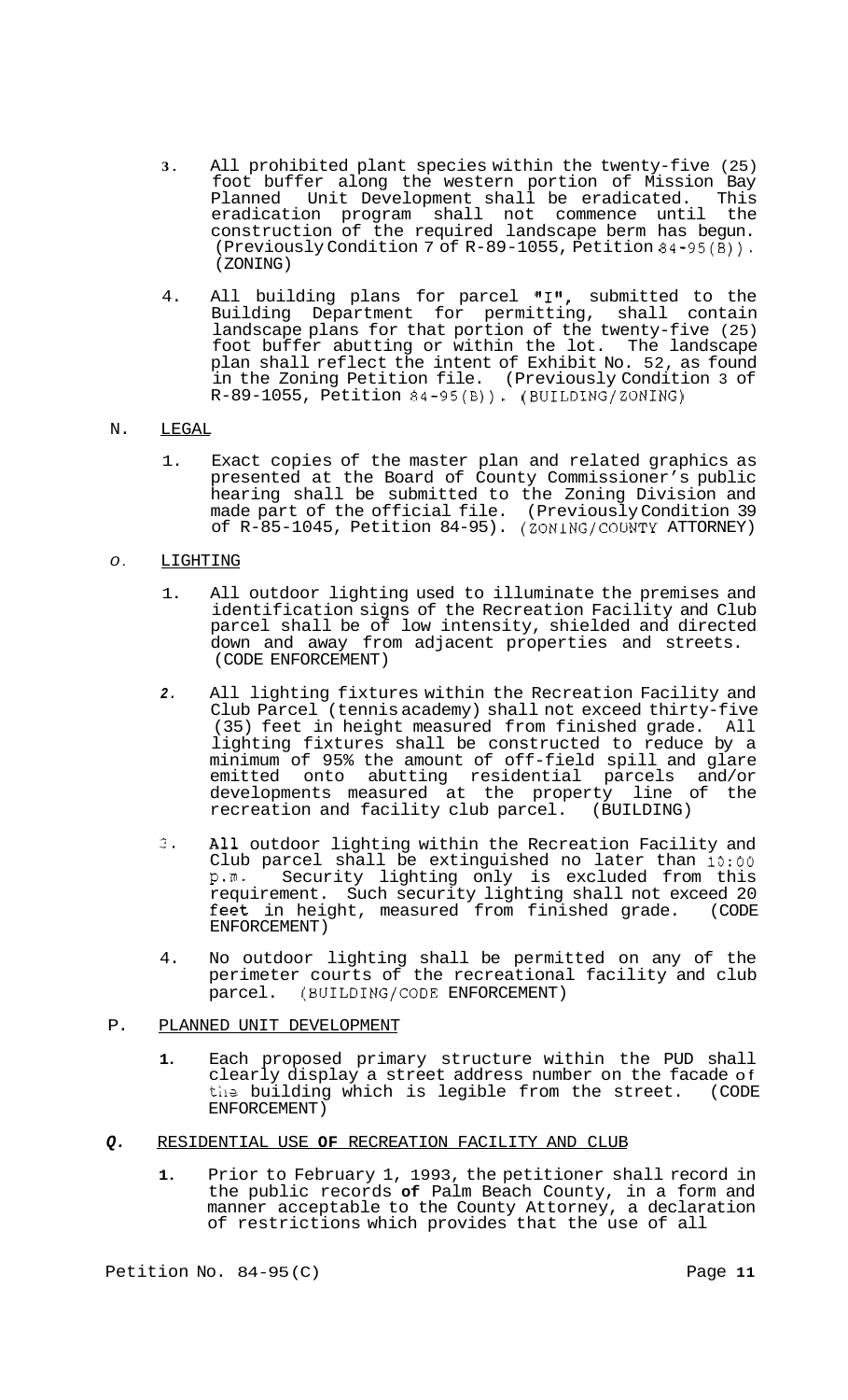structures and facilities within the Recreation Facility and Club, i.e., the tennis club, is available to the residents of the Mission Bay PUD without membership requirements. This restriction shall not be removed, altered, changed or amended without written approval from the County. (COUNTY ATTORNEY)

- R. RECYCLE SOLID WASTE
	- 1. The property owner and/or lessee(s) shall participate in a recycling program when available in the area. Material to be recycled shall include, but not be limited to, paper, plastic, metal and glass products. (SWA)

### S. SCHOOL BOARD

- 1. Petitioner shall show a 20 acre elementary school site on the Mission Bay PUD Master Plan. (Previously Condition 22 of R-85-1045, Petition 84-95). (ZONING/SCHOOL BOARD)
- 2. Petitioner shall dedicate the 20 acre school site to the School Board of Palm Beach County. (Previously Condition 23 of R-85-1045, Petition 84-95). (SCHOOL BOARD)
- **3.**  Transfer of Title and Warranty Deed to the school site, and a survey showing and describing the metes and bounds **of** the school site shall be delivered to the School Board within six *(6)* months of the effective date of the resolution of approval by the Board of Commissioner on the subject PUD. (Previously Condition 24 **of** R-85-1045, Petition 84-95). (SCHOOL BOARD)
- 4. Petitioner shall be responsible for the school site to be at final developable grade elevation prior to the School Board construction. (Previously Condition 25 **of** R-85- 1045, Petition 84-95). (SCHOOL BOARD/ENGINEERING)
- 5. Pedestrian signalization to and from the school site shall be installed by the petitioner when warranted by both the School Board and County Engineer. (Previously Condition 28 of R-85-1045, Petition 84-95). (SCHOOL BOARD/ENGINEERING)
- *6.*  Petitioner shall place with the School Board **of** Palm Beach County, a letter of credit in the amount verifying the designing, engineering, and construction cost for the provision of water and sewer, paved road access and site elevation requirements to permit the construction **of** a school on the property in accordance with **a** time schedule, put forth by the Palm Beach County School Board. (Previously Condition 29 of R-85-1045, Petition 84-95) . (SCHOOL BOARD/ENGINEERING)

## T. SIGNS

1. **No** freestanding point of purchase signs shall be allowed on the Recreation Facility and Club parcel. (CODE ENFORCEMENT)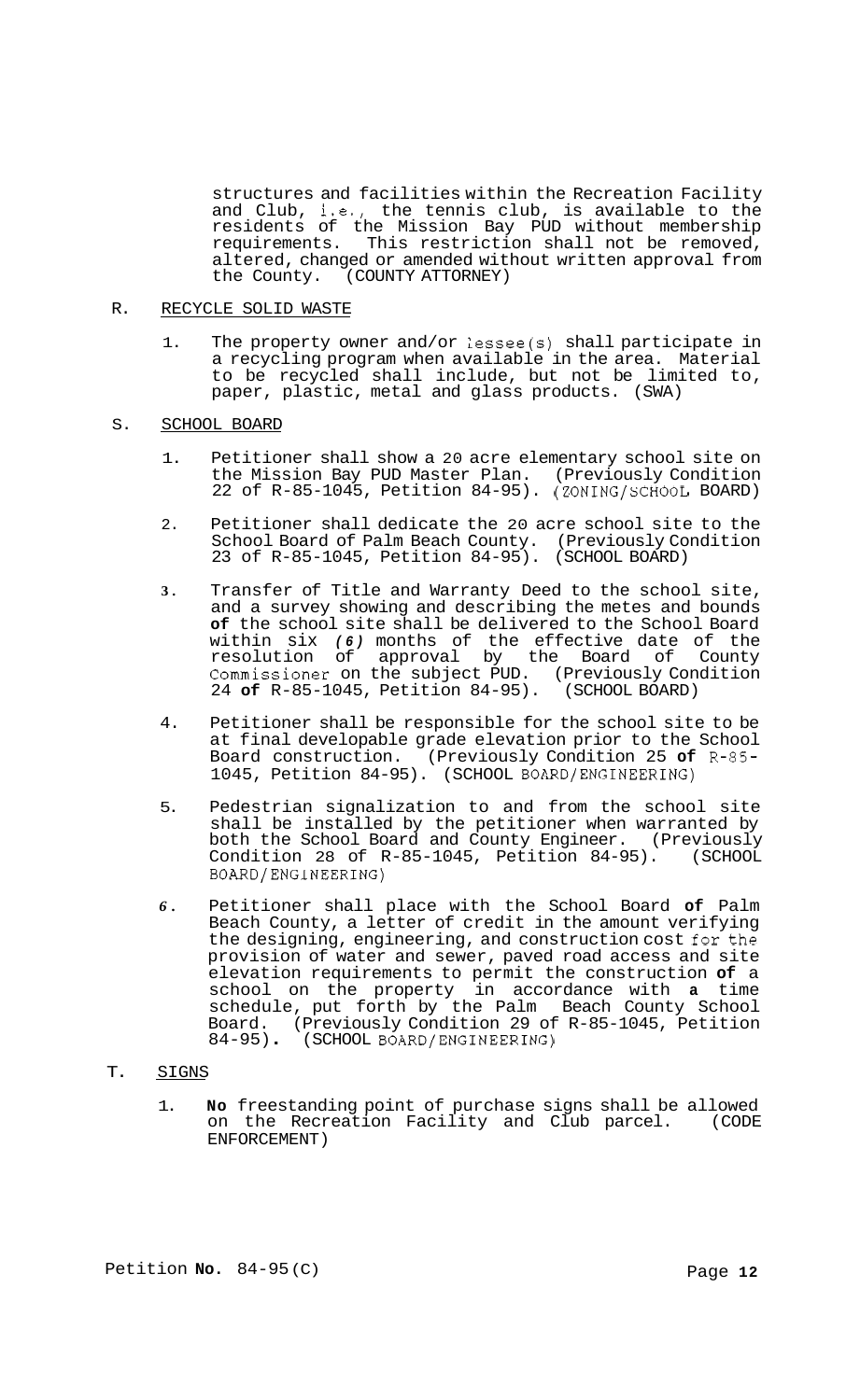## U. USE LIMITATION

- 1. Reasonable precautions shall be exercised during site development to insure that unconfined particulates (dust particles) from this property do not become a nuisance to neighboring properties. (Previously Condition 31 of R-85-1045, Petition 84-95). (CODE ENFORCEMENT)
- 2. Reasonable measures shall be employed during site development to insure that no pollutants from this property shall enter adjacent or nearby surface waters. (Previously Condition 32 of R-85-1045, Petition 84-95). (CODE ENFORCEMENT)
- 3. Mission Bay Development Company, Inc. agrees to provide and maintain heavy duty silencers for all drainage pumps to be operated within the Mission Bay Planned Unit Development. (Previously Condition 35 of R-85-1045, Petition 84-95). (CODE ENFORCEMENT)
- 4. Mission Bay Development Company, Inc. agrees not to commence land development activities involving heavy equipment prior to *7:OO* a.m. (Previously Condition 36 of R-85-1045, Petition 84-95). (CODE ENFORCEMENT)
- 5. Mission Bay Development Company, Inc. agrees to conduct no land development activities or tree removal activities in the canal right-of-way located contiguous to the western property line of the Mission Bay Planned 'Unit Development bordering the Loggers Run Planned Unit Development. (Previously Condition 37 of R-85-1045, Petition 84-95). (CODE ENFORCEMENT)
- *6.*  Structures in the commercial pod of this Planned 'Unit Development shall be limited to two stories in height above grade, and in no event shall the height of the finished roof exceed 30 feet. (Previously Condition 40 of R-85-1045, Petition 84-95). (BUILDING)
- *7.*  Mission Bay Development Company, Inc. agrees **to** provide single family, detached homes, satisfy minimum property development regulations of Section 500.21.k.4.a. (Single Family Detached - Separate) or Section 500.21.k.4.c. (Single Family Detached - Patio Home) in addition to the twenty-five (25) foot Planned Unit Development buffer in the southwest development parcel as provided in the Master Land Use Plan of the Mission Bay Planned Unit Development. All single family units in this parcel shall be limited to a maximum thirty (30) foot roof height as defined in the Zoning Code." (Previously Condition **4** of R-89-1055, Petition 84-95(B)). (ZONING/BUILDING)
- 8. **No** outdoor loudspeaker systems shall be permitted on the Recreation Facility **and** Club parcel. (CODE ENFORCEMENT)
- 9. **No** more than two major tennis events per year shall be allowed on the Recreation Facility and Club (tennis academy) or Aquatic Center parcels. For the purpose of this petition, a major event shall mean an event, such as a tournament, exhibition, or meet,which lasts more than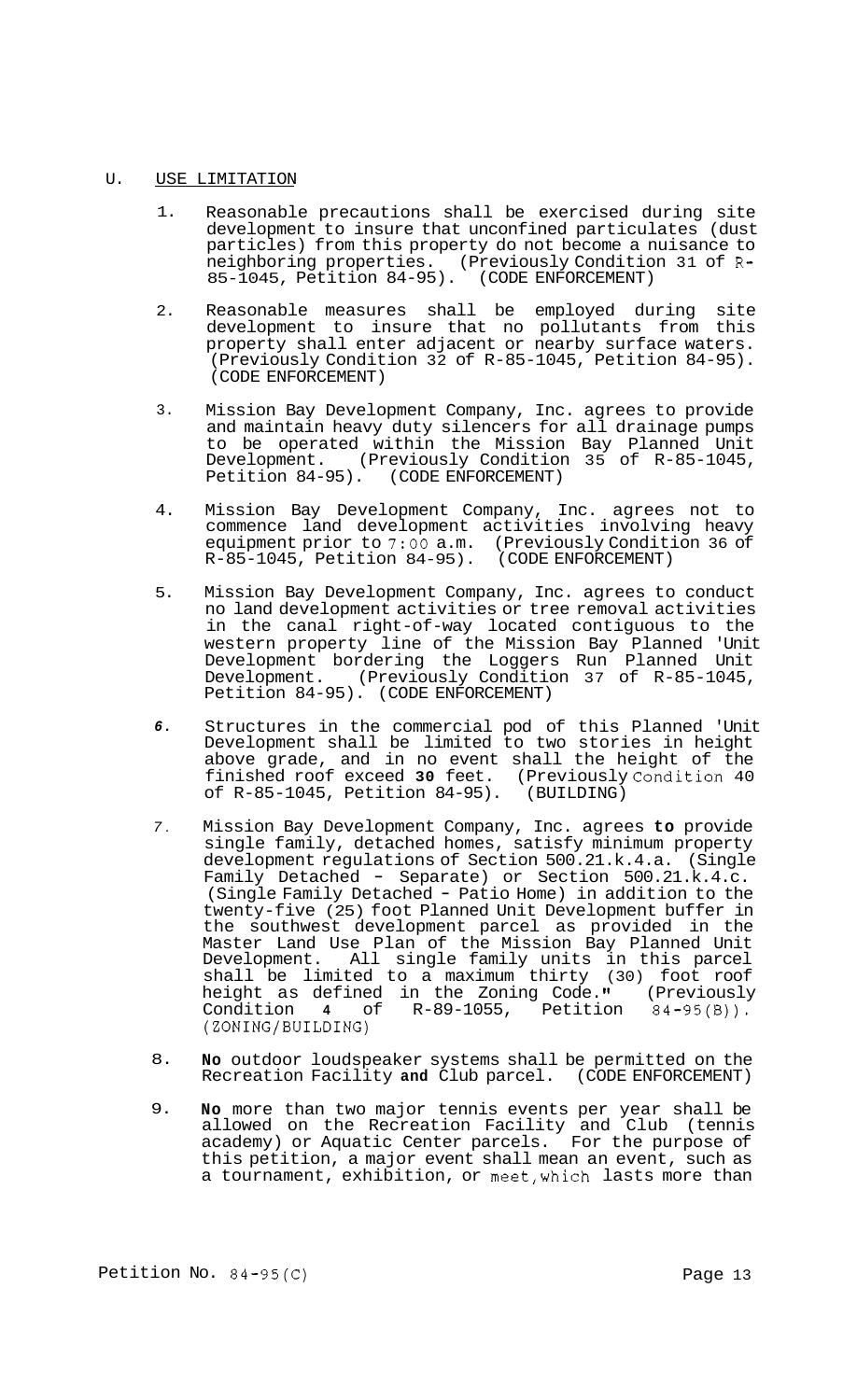three *(3)* days, with a maximum duration of ten **(10)** days. No major events shall be allowed without first obtaining a Special Permit for a Temporary Event from the Zoning Division and a special permit from the County Engineer. (CODE ENFORCEMENT/ZONING)

- **10.** Total gross floor area for the Recreation Facility and Club parcel shall be limited to **a** maximum of **12,750**  square feet of clubhouse, accessory offices and accessory uses, as permitted within a residential parcel of a Planned Unit Development in accordance with the Unified<br>Land Development Code (ULDC). (BUILDING) Land Development Code (ULDC).
- **11.** No temporary tennis events shall be allowed on the Recreation Facility and Club (tennis academy) or Aquatic Center parcels without first obtaining a Special Permit for a Temporary Event from the Zoning Division and a special permit from the County Engineer. For the purpose of this petition, a temporary event shall mean an event, such as a tournament, exhibitions, or meets which requires more parking than can be provided on the Recreation Facility and Club or Aquatic Center parcels and has a maximum duration of three *(3)* days. (CODE ENFORCEMENT)
- 12. No outdoor activities shall be permitted on the Recreation Facility and Club parcel after **1O:OO** p.m. (CODE ENFORCEMENT)

#### V. VEGETATION PRESERVATION

1. The developer shall relocate and/or preserve existing significant native vegetation wherever possible and shall incorporate said vegetation into the project design. Appropriate measures shall also be taken to protect any individual trees and/or preservation areas during site clearing and construction. Landscape materials used shall be compatible and noncompetitive with native vegetation. (Previously Condition **30 of R-85-1045,**  Petition **84-95)** . (ZONING)

## **W.** COMPLIANCE

**1.** Condition **9** of **R-89-1055,** Petition **84-95(B),** which currently states:

"Failure to comply with any conditions of approval may result in the denial or revocation of a building permit; the issuance of a stop work order; the denial of a Certificate of Occupancy on any building **or** structure; or the denial or revocation of any permit or approval for any developer-owner, commercial-owner, lessee, or user of the subject property. Appeals from such action may be taken to the Palm Beach County Board of Adjustment or **as**  otherwise provided in the Palm Beach County Zoning Code."

**Is** hereby amended **to** state:

**"As** provided in Zoning Code Sections **400.2** and **402.6,**  failure to comply with any **of** these conditions **of**  approval at any time may result in one or more of the following:

a. The denial or suspension of a building permit or certificate of occupancy and use; the issuance of a